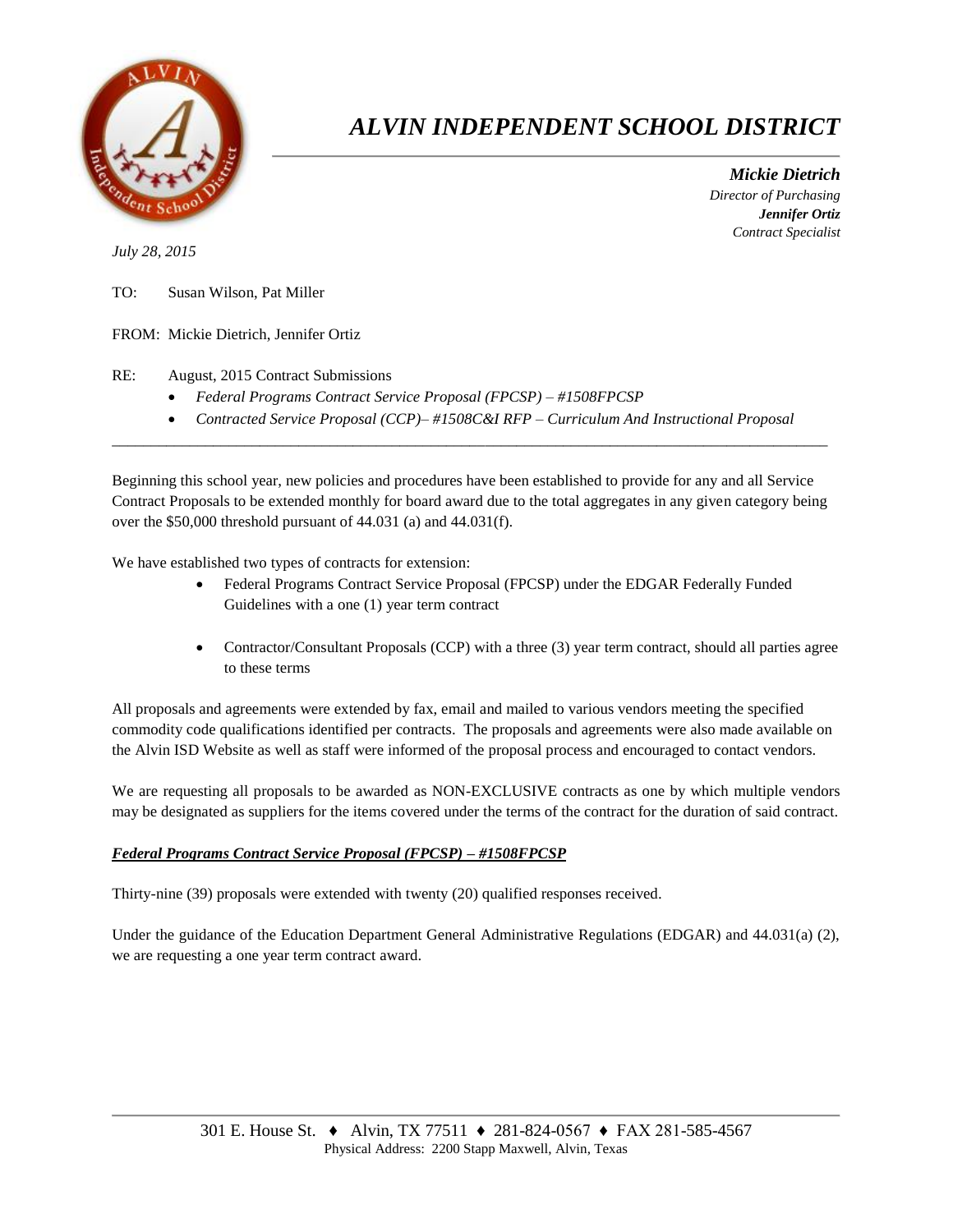Service Providers will be used on an as needed basis throughout the District. The services and commodity codes included in the FPCSP are listed below:

| <b>COMMODITY</b> |                                                       |
|------------------|-------------------------------------------------------|
| <b>CODE</b>      | <b>SUB-CATEGORY DESCRIPTION</b>                       |
| A-948-86         | Speech Language Pathology Therapy/Evaluation Services |
| A-948-67         | Occupational Therapy Services                         |
| A-948-70         | <b>Physical Therapy Services</b>                      |
| $A-948-56$       | <b>Music Therapy Services</b>                         |
| A-948-76         | Licensed Specialist in School Psychology              |
| A-948-35         | Diagnostician                                         |
| A-948-77         | Orientation and Mobility Services                     |
| A-948-68         | <b>Vision Services</b>                                |
| A-948-64         | <b>Skilled Nursing Services</b>                       |
| $A-961-67$       | Sign Language Interpreting                            |
| A-948-78         | In-Home/Parent Training Services                      |
| A-924-74         | <b>Staff Development/Training Services</b>            |
| $A-961-46$       | <b>Interpreting Services</b>                          |
| A-948-79         | Bilingual Assessment/Diagnosis or Evaluations         |

Under the FPCSP, we are requesting award to the following qualified vendors for services outlined under the following commodity codes:

|                                    | <b>COMMODITY CODE</b>                 | <b>SUB-CATEGORY DESCRIPTION</b>       |
|------------------------------------|---------------------------------------|---------------------------------------|
| <b>COMPANY NAME</b>                |                                       |                                       |
|                                    | A-948-86; A-948-67; A-948-70;         | Speech, OT, PT, School Psychologist,  |
| <b>Ardor Health Solutions</b>      | A-948-76; A-948-64                    | OT & PT Asst., School Nurse           |
|                                    | A-918-00; A-918-06; A-918-32;         |                                       |
| Avid Center                        | A-924-15; A-924-16; A-924-41          | Instruction and Consulting with Staff |
| <b>Brite Success</b>               | A-948-76                              | <b>Behavior Consultation</b>          |
| Carr Speech Therapy Services,      |                                       |                                       |
| <b>PLLC</b>                        | $A-924-86$                            | Speech                                |
| Central Speech, PLLC               | A-948-86                              | Speech                                |
| Cobb Pediatric Therapy             |                                       |                                       |
| <b>Services</b>                    | A-948-86; A-948-67; A948-70; A-948-76 | Speech, OT, PT, School Psychologist   |
| <b>Cumberland Therapy Services</b> | A-948-86; A-948-67; A948-70; A-948-76 | Speech, OT, PT, School Psychologist   |
| Delta T Group, Inc.                | A-948-86; A-948-67; A948-70; A-948-76 | Speech, OT, PT, School Psychologist   |
| Dos Czechs, Inc.                   | A-948-76                              | School Psychologist                   |
| Engage Learning, Inc.              | A-924-74                              | <b>Instructional Training</b>         |
| Invo HealthCare Associates         | A-948-86; A-948-67; A948-70; A-948-76 | Speech, OT, PT, School Psychologist   |
| Laura R Morales, MA, CCC-          |                                       |                                       |
| <b>SLP</b>                         | A-948-86; A-948-79                    | <b>Bilingual Speech</b>               |
| MedPerm Placement, Inc. dba        |                                       |                                       |
| Therapy Consultation               | A-948-86; A-948-67; A948-70; A-948-76 | Speech, OT, PT, School Psychologist   |
| <b>Staff Rehab</b>                 | A-948-86; A-948-67; A948-70; A-948-76 | Speech, OT, PT, School Psychologist   |
| <b>Staff Unlimited</b>             | A-948-76                              |                                       |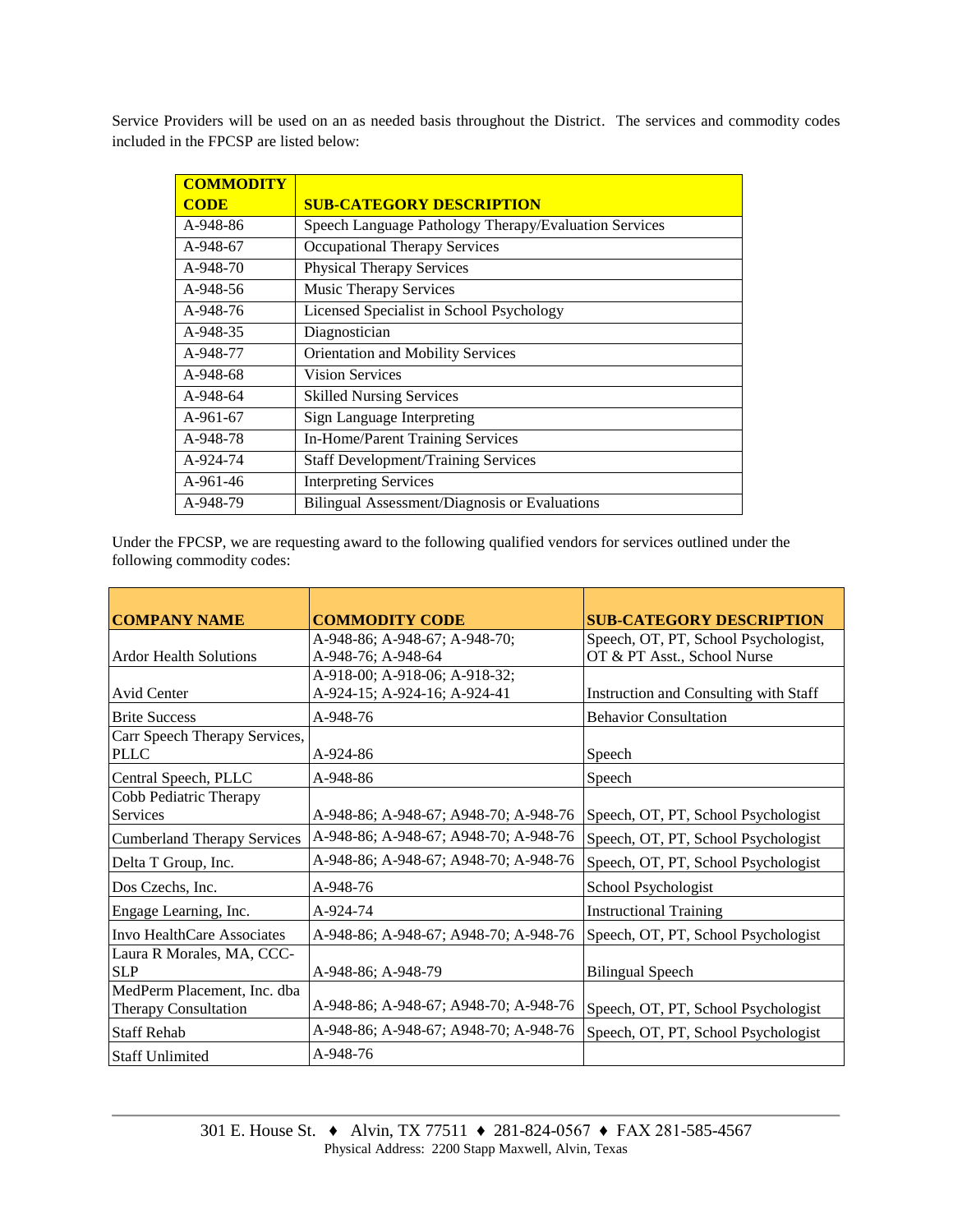| <b>Staffing Options and</b><br>Solutions, Inc. (SOS) | A-948-86; A-948-67; A948-70; A-948-76 | Speech, OT, PT, School Psychologist |
|------------------------------------------------------|---------------------------------------|-------------------------------------|
| Stambush Staffing, LLC                               | A-948-86; A-948-67; A948-70; A-948-76 | Speech, OT, PT, School Psychologist |
| Therapists Unlimited dba                             |                                       |                                     |
| Career Staff Unlimited                               | A-948-86; A-948-67; A948-70; A-948-76 | Speech, OT, PT, School Psychologist |
| Valley Speech Language $\&$                          |                                       |                                     |
| <b>Learning Center</b>                               | A-924-74                              | <b>Instructional Training</b>       |
| Velma G. Landa                                       | A-948-79; A-948-35                    | <b>Bilingual Diagnostician</b>      |

## *Contracted Service Proposal (CCP)– #1508C&I RFP – Curriculum And Instructional Proposal*

One-hundred forty-eight (148) proposals were extended with forty-two (42) qualified responses received.

Under the guidance  $44.031(a)$  (2), these contracts will be for a one (1) year term beginning the date the RFP is awarded by the board, with the option to renew for an additional two (2) years should all parties be in agreement for a NON-EXCLUSIVE AWARD.

Contracted Service Providers will be used on an as needed basis throughout the District. The services and commodity codes included in the CCP are listed below:

| <b>COMMODITY</b> |                                                                 |  |
|------------------|-----------------------------------------------------------------|--|
| <b>CODE</b>      | <b>SUB-CATEGORY DESCRIPTION</b>                                 |  |
| $A - 0.50 - 0.0$ | Fine Arts - Misc. Fine Arts General Supplies/Equipment          |  |
| A-052-55         | Murals (Painting of Murals)                                     |  |
| A-805-84         | Athletic Trainer & Training                                     |  |
| A-855-15         | Costumes and Accessories to include Alterations                 |  |
| A-910-54         | Painting, Maintenance and Repair Services including Caulking    |  |
| A-915-71         | Newspapers Publications Advertising, Provide Athletic           |  |
|                  | Reviews; Media Release                                          |  |
| A-918-00         | General Staff Development - Convocations                        |  |
| A-918-06         | Consulting Service - Administrative, Board Training, Facilitate |  |
|                  | Community Advisory Council, Bond Planning                       |  |
| A-918-19         | Building Structures & Components Consulting Including Door      |  |
|                  | Hardware Specifications and Inspections                         |  |
| A-918-32         | Consulting Services - Not Otherwise Classified                  |  |
| A-918-33         | Consulting and Training for Student Cheer and Team Building     |  |
| A-918-69         | <b>Insurance Consulting</b>                                     |  |
| A-918-93         | Safety - Risk Management - Security (Security Audits) Safety    |  |
|                  | Consulting                                                      |  |
| A-918-94         | Traffic Consulting - Design Service                             |  |
| $A-920-00$       | Data Processing, Computer Programming and Software              |  |
|                  | <b>Services</b>                                                 |  |
| A-924-00         | <b>Computer Educational Training Services</b>                   |  |
| $A-924-10$       | Assemblies - Student Programs; Theatre Groups; Authors          |  |
|                  | Visits; Motivational Speaking; Student Training with Multi      |  |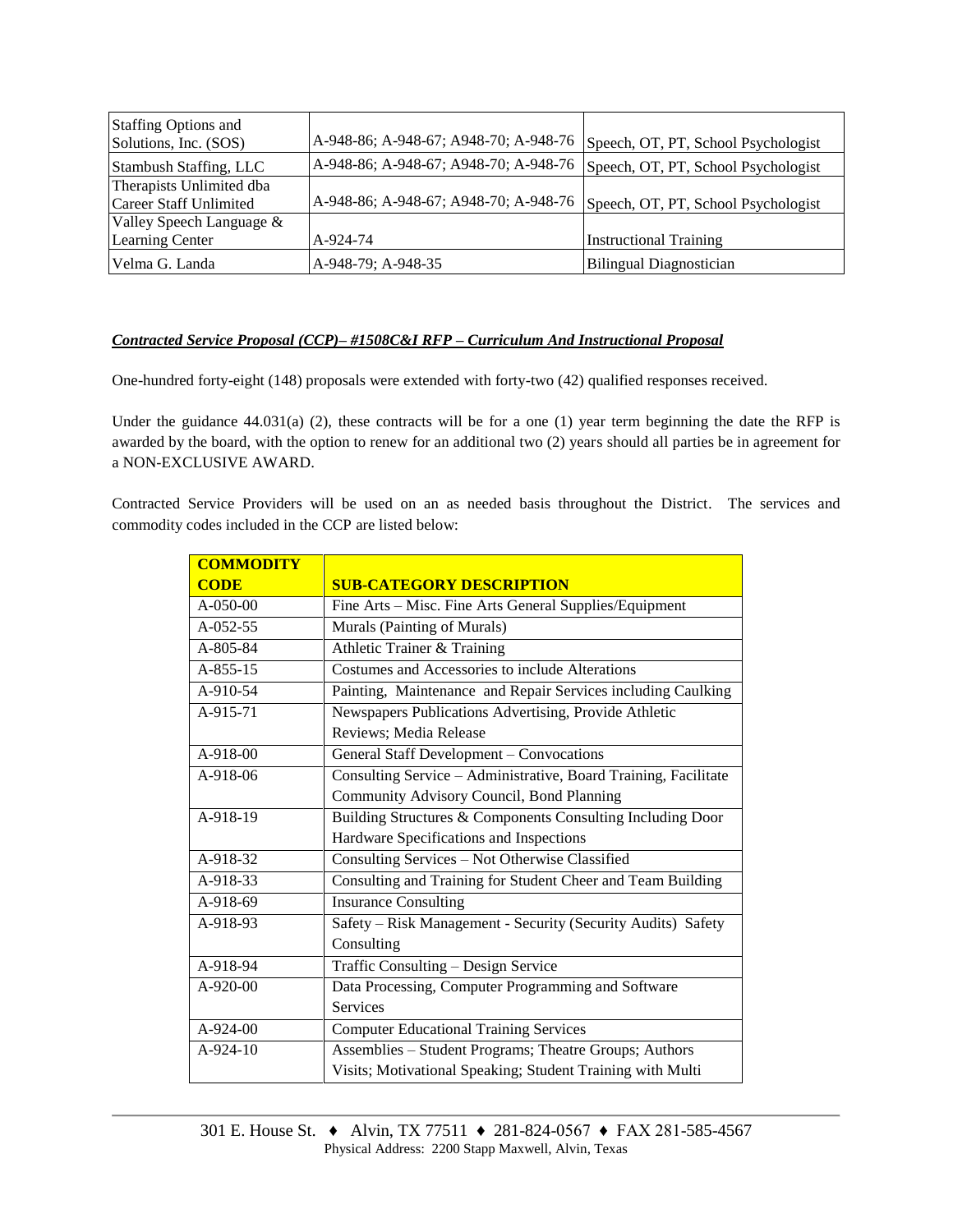|            | Groups in one setting                                           |  |  |
|------------|-----------------------------------------------------------------|--|--|
| A-924-15   | Staff Development - Motivational Team Building / Leadership     |  |  |
| A-924-16   | Staff Development - Instructional Based Training/ Child Care    |  |  |
|            | Training/                                                       |  |  |
| A-924-20   | Instructional Training for Testing /PSAT/SAT/ACT                |  |  |
| A-924-41   | Classroom Instructional Training within a Single group, Video   |  |  |
|            | Conference, Kickstart, Communities in Schools                   |  |  |
| A-925-37   | Facility Design Services and Consulting - Food Service; Create  |  |  |
|            | student engaging atmosphere; Color schemes; Create better       |  |  |
|            | flow for students                                               |  |  |
| A-946-10   | Accounting Services - Auditing, A/P Auditing                    |  |  |
| A-948-92   | <b>Vaccination Program Services</b>                             |  |  |
| $A-961-45$ | Inspection & Certification Services as per TDLR and TAS         |  |  |
|            | standards; Conduct On Site Inspections                          |  |  |
| A-961-57   | Music Production Services Accompanist; Video                    |  |  |
|            | Streaming/Taping; Writing of Music; Percussion Tech             |  |  |
| $A-961-62$ | Personnel Service to Include PEIMS/ HR Consulting/ Principal    |  |  |
|            | Services                                                        |  |  |
| A-961-73   | Theatrical Services - Video Taping, Audio Technicians and       |  |  |
|            | Recording - Video Tape Board Meetings, Provide Streaming        |  |  |
|            | and Archives                                                    |  |  |
| A-962-58   | Professional Services - Not Otherwise Classified including      |  |  |
|            | Clinicians, Private Music Lessons, Clinic Choir; Consult with   |  |  |
|            | Directors; Catalog & Organize & Pack Music, supplies and        |  |  |
|            | choir items so that class can be ready for fall                 |  |  |
| $A-962-63$ | Piano Tuning                                                    |  |  |
| A-962-66   | Misc. Services Not Otherwise Classified - Science Waste         |  |  |
|            | Disposal; Bio-Hazard Service; Purification Services; Stericycle |  |  |
| A-962-98   | Choreography Band/Drill/Color Guard, Music Marching Band        |  |  |
|            | Visual Design                                                   |  |  |
| A-962-99   | Professional Services Judges - Auditions, Art Shows,            |  |  |
|            | Cheerleading, UIL, Sight Reading, Science Projects              |  |  |

Under the CCP, we are requesting award to the following qualified vendors for services outlined under the following commodity codes:

| <b>COMPANY NAME</b>        | <b>CATEGORY</b>                | <b>COMMODITY CODE</b>                             | <b>SUB-CATEGORY</b><br><b>DESCRIPTION</b> |
|----------------------------|--------------------------------|---------------------------------------------------|-------------------------------------------|
|                            |                                |                                                   | Professional Services -                   |
| Abelittoart                | Fine Arts                      | $A-962-58$                                        | Art Appreciation                          |
|                            |                                |                                                   | <b>Instructional Based</b>                |
| <b>Accelerate Learning</b> | Instruction w/Staff $A-924-16$ |                                                   | Training                                  |
| <b>Ashley Guillot</b>      | Fine Arts                      | $A-962-58$                                        | Clinician                                 |
|                            |                                | Instruction w/Staff A-918-00 A-918-06 A-918-32 A- | Instruction and                           |
| <b>Avid Center</b>         | Consulting                     | 924-15 A-924-16 A-924-41                          | Consulting with Staff                     |
|                            |                                |                                                   | Clinicians/Music                          |
| <b>Bryan Waites</b>        | Fine Arts                      | A-962-58                                          | Composition                               |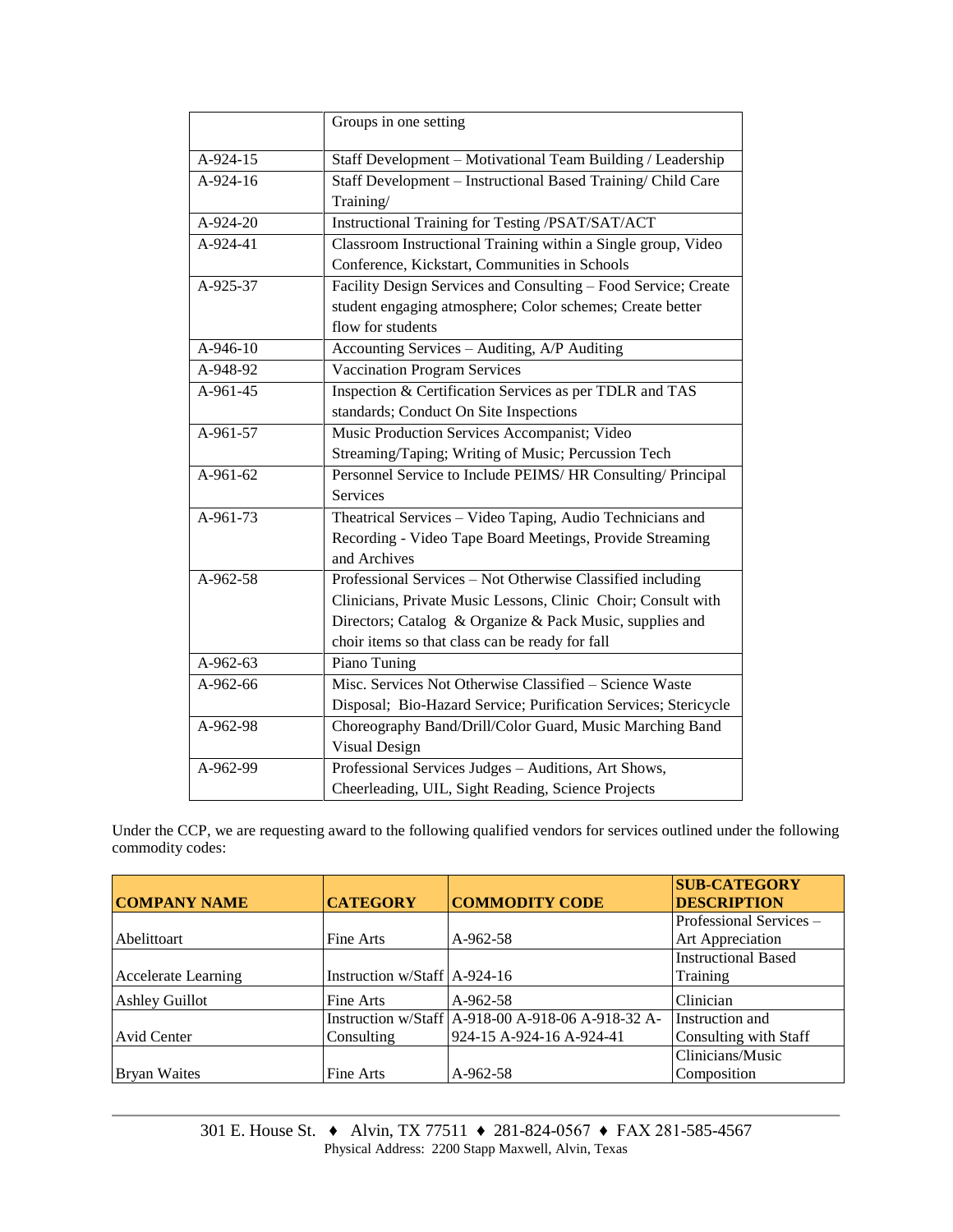|                                             |                                |                                                   | Professional Services -                           |
|---------------------------------------------|--------------------------------|---------------------------------------------------|---------------------------------------------------|
| Cam Fine Art Workshops                      | Fine Arts                      | A-962-58                                          | Art Appreciation                                  |
|                                             | Instruction                    |                                                   | <b>Instructional Training for</b>                 |
| Cambridge Educational Services   w/Students |                                | $A-924-20$                                        | Testing                                           |
| <b>Education Designs Unlimited</b>          |                                |                                                   |                                                   |
| <b>Services LLP</b>                         | Instruction w/Staff   A-924-16 |                                                   | <b>Staff Development</b>                          |
| <b>Education Fusion</b>                     | Consulting                     | A-918-32                                          | <b>CTE Curriculum Training</b>                    |
| Fantabulous Professor, Inc. dba             | Instruction                    |                                                   | Student Programs/                                 |
| Mad Science of Houston                      | w/Students                     | A-924-10                                          | Assemblies                                        |
| Flippen Group                               | Staff<br>Development           | A-924-15                                          | <b>Motivational Team</b><br>Building / Leadership |
| Gabriella Watson                            | Fine Arts                      | A-961-57                                          | Percussion Tech                                   |
| Hugo Doege                                  | Fine Arts                      | A-962-58                                          | Clinician                                         |
| Imagine Learning, Inc.                      | <b>CIS</b> Software            | A-920-00                                          | <b>Software Services</b>                          |
| James Johnson                               | Fine Arts                      | A-962-58                                          | <b>Master Classes Sectionals</b>                  |
| Jim Bates Piano Tuning                      | Fine Arts                      | A-962-63                                          | Piano Tuning                                      |
| Joe Cataneo                                 | Fine Arts                      | A-962-58                                          | Marching Band Drill                               |
|                                             |                                |                                                   |                                                   |
| John Benzer                                 | Fine Arts                      | A-962-58                                          | Clinician                                         |
| Judith A. Ford                              | Fine Arts                      | A-962-58                                          | Piano Accompanist                                 |
|                                             | Instruction w/                 |                                                   | <b>Classroom Instructional</b>                    |
| <b>Kickstart Kids</b>                       | <b>Students</b>                | A-924-41                                          | Training                                          |
| <b>KMD</b> Hospitality                      | Consulting                     | A-925-37                                          | <b>Facility Design Services</b>                   |
|                                             | Instruction<br>w/Students      |                                                   | <b>Instructional Training for</b>                 |
| Learning Systems                            | Misc. Instructional            | A-924-20                                          | Testing                                           |
| Letisha Kelly                               | Services                       | A-962-99                                          | Judging and Consulting                            |
|                                             |                                |                                                   | Choreography Band                                 |
| Lyle N. York                                | Fine Arts                      | A-962-98                                          | Color Guard                                       |
|                                             |                                |                                                   | <b>Marching Band Visual</b>                       |
| Marching Band Music and Drill               | Fine Arts                      | A-962-98                                          | Design                                            |
| The Methodist Hospital d/b/a                |                                |                                                   | Athletic Trainer &                                |
| Houston Methodist Hospital                  | Athletics                      | A-805-84                                          | Training                                          |
| Norman Wade McDonald                        | Fine Arts                      | A-962-58                                          | Clinician                                         |
| Reynaldo Chapa, Jr.                         | Fine Arts                      | A-962-58                                          | Clinician                                         |
| Rodriguez CPR Group                         | Risk Management   A-918-93     |                                                   | <b>CPR</b> Training                               |
| <b>Shawn Gilcrease</b>                      | <b>Risk Management</b>         | A-918-93                                          | <b>CPR</b> Training                               |
| <b>Stephen Collins</b>                      | <b>Print Production</b>        | A-915-71                                          | Sports Articles and<br>Reviews                    |
| Susan Scarborough                           | Fine Arts                      | A-962-58                                          | Clinician                                         |
| <b>Teacher Created Materials</b>            |                                | Instruction w/Staff $A-924-15 A-924-16$           | <b>Staff Development</b>                          |
|                                             | <b>Building</b>                |                                                   | Zoning & Land Use                                 |
| <b>Templeton Demographics</b>               | Programs                       | A-961-94                                          | Studies - Demographics                            |
| Texas Assoc. of School                      |                                | Instruction w/Staff A-918-00 A-918-06 A-918-32 A- | Instruction and                                   |
| Administrators                              | Consulting                     | 924-15 A-924-16 A-924-41                          | Consulting with Staff                             |
| Texas Council on Economic<br>Education      |                                | Instruction w/Staff A-918-00 A-918-06 A-918-32 A- | Instruction and                                   |
|                                             | Consulting                     | 924-15 A-924-16 A-924-41                          | Consulting with Staff<br>Vaccination Program      |
| Texas Vaccine Institute                     | Prevention                     | A-948-92                                          | Services                                          |
|                                             |                                |                                                   |                                                   |